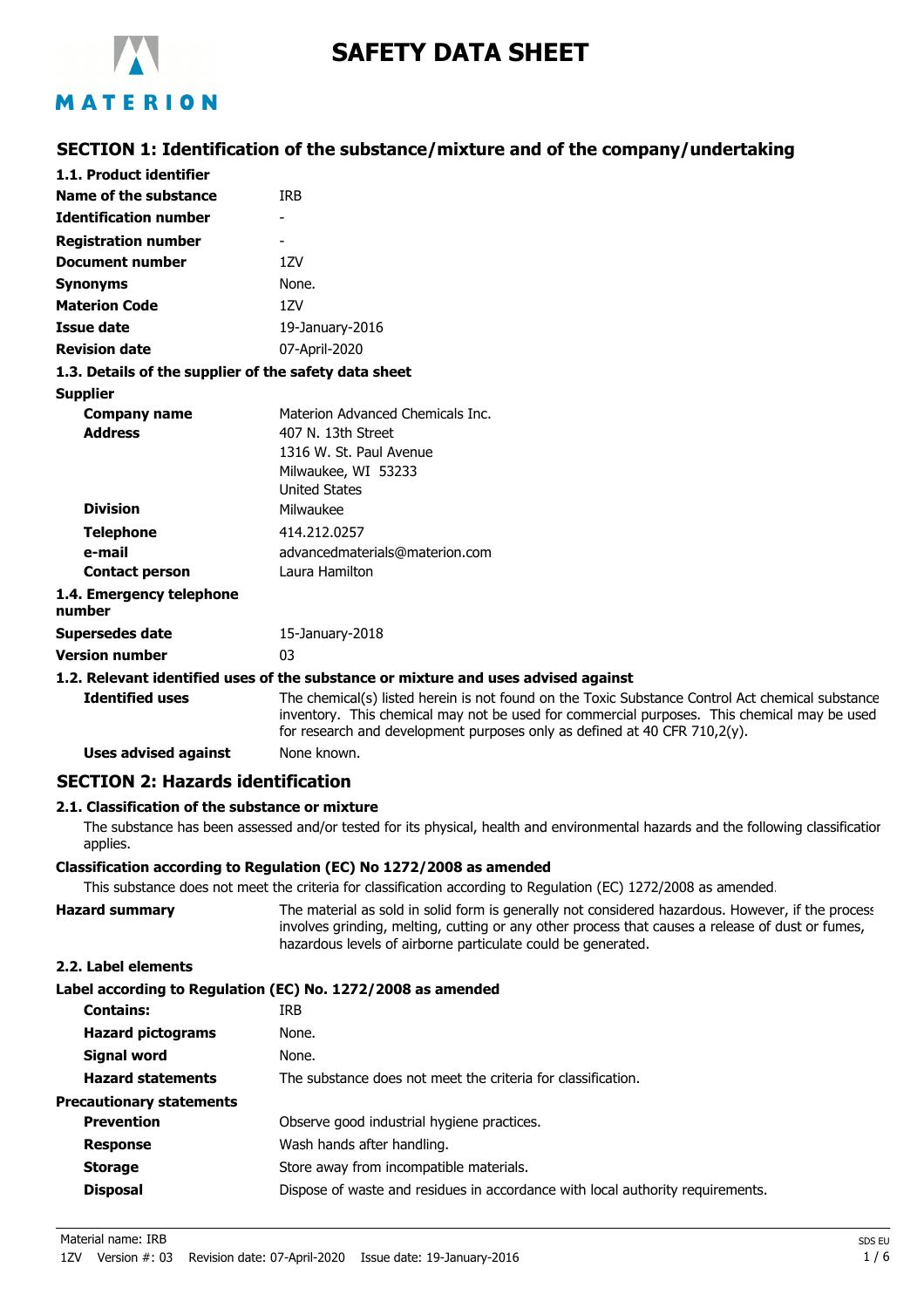100% of the substance consists of component(s) of unknown acute oral toxicity. 100% of the substance consists of component(s) of unknown acute dermal toxicity. 100% of the substance consists of component(s) of unknown acute hazards to the aquatic environment. 100% of the substance consists of component(s) of unknown long-term hazards to the aquatic environment. For further information, please contact the Product Stewardship Department at +1.800.862.4118. **2.3. Other hazards** Not a PBT or vPvB substance or mixture.

## **SECTION 3: Composition/information on ingredients**

#### **3.1. Substances**

### **General information**

| <b>Chemical name</b>   | $\frac{0}{0}$ | No. | CAS-No. / EC REACH Registration No. Index No. |   | Notes |
|------------------------|---------------|-----|-----------------------------------------------|---|-------|
| <b>IRB</b>             | 100           |     | $\overline{\phantom{0}}$                      | - |       |
| <b>Classification:</b> | $\sim$        |     |                                               |   |       |

#### **List of abbreviations and symbols that may be used above**

#: This substance has been assigned Union workplace exposure limit(s).

M: M-factor

PBT: persistent, bioaccumulative and toxic substance.

vPvB: very persistent and very bioaccumulative substance.

All concentrations are in percent by weight unless ingredient is a gas. Gas concentrations are in percent by volume.

#### **SECTION 4: First aid measures**

| <b>General information</b>                                                               | Ensure that medical personnel are aware of the material(s) involved, and take precautions to<br>protect themselves. |  |
|------------------------------------------------------------------------------------------|---------------------------------------------------------------------------------------------------------------------|--|
| 4.1. Description of first aid measures                                                   |                                                                                                                     |  |
| <b>Inhalation</b>                                                                        | Move to fresh air. Call a physician if symptoms develop or persist.                                                 |  |
| <b>Skin contact</b>                                                                      | Wash off with soap and water. Get medical attention if irritation develops and persists.                            |  |
| Eye contact                                                                              | Rinse with water. Get medical attention if irritation develops and persists.                                        |  |
| <b>Ingestion</b>                                                                         | Rinse mouth. Get medical attention if symptoms occur.                                                               |  |
| 4.2. Most important<br>symptoms and effects, both<br>acute and delayed                   | Direct contact with eyes may cause temporary irritation.                                                            |  |
| 4.3. Indication of any<br>immediate medical attention<br>and special treatment<br>needed | Treat symptomatically.                                                                                              |  |
| <b>SECTION 5: Firefighting measures</b>                                                  |                                                                                                                     |  |
| <b>General fire hazards</b>                                                              | No unusual fire or explosion hazards noted.                                                                         |  |
| 5.1. Extinguishing media                                                                 |                                                                                                                     |  |
| <b>Suitable extinguishing</b><br>media                                                   | Water fog. Foam. Dry chemical powder. Carbon dioxide (CO2).                                                         |  |
| <b>Unsuitable extinguishing</b><br>media                                                 | Do not use water jet as an extinguisher, as this will spread the fire.                                              |  |
| 5.2. Special hazards arising<br>from the substance or<br>mixture                         | During fire, gases hazardous to health may be formed.                                                               |  |
| 5.3. Advice for firefighters                                                             |                                                                                                                     |  |
| <b>Special protective</b><br>equipment for<br>firefighters                               | Self-contained breathing apparatus and full protective clothing must be worn in case of fire.                       |  |
| <b>Special firefighting</b><br>procedures                                                | Move containers from fire area if you can do so without risk.                                                       |  |
| <b>Specific methods</b>                                                                  | Use standard firefighting procedures and consider the hazards of other involved materials.                          |  |
| <b>SECTION 6: Accidental release measures</b>                                            |                                                                                                                     |  |
|                                                                                          | 6.1. Personal precautions, protective equipment and emergency procedures                                            |  |
|                                                                                          | $\sim$ $\sim$ $\sim$ $\sim$                                                                                         |  |

# **For non-emergency** Keep unnecessary personnel away. For personal protection, see section 8 of the SDS.

| personnel                          | $1.000$ william and $1.000$ and $1.000$ and $1.000$ and $1.000$ and $1.000$ and $1.000$ and $1.000$ and $1.000$ |
|------------------------------------|-----------------------------------------------------------------------------------------------------------------|
| For emergency<br><b>responders</b> | Keep unnecessary personnel away. Use personal protection recommended in Section 8 of the SDS.                   |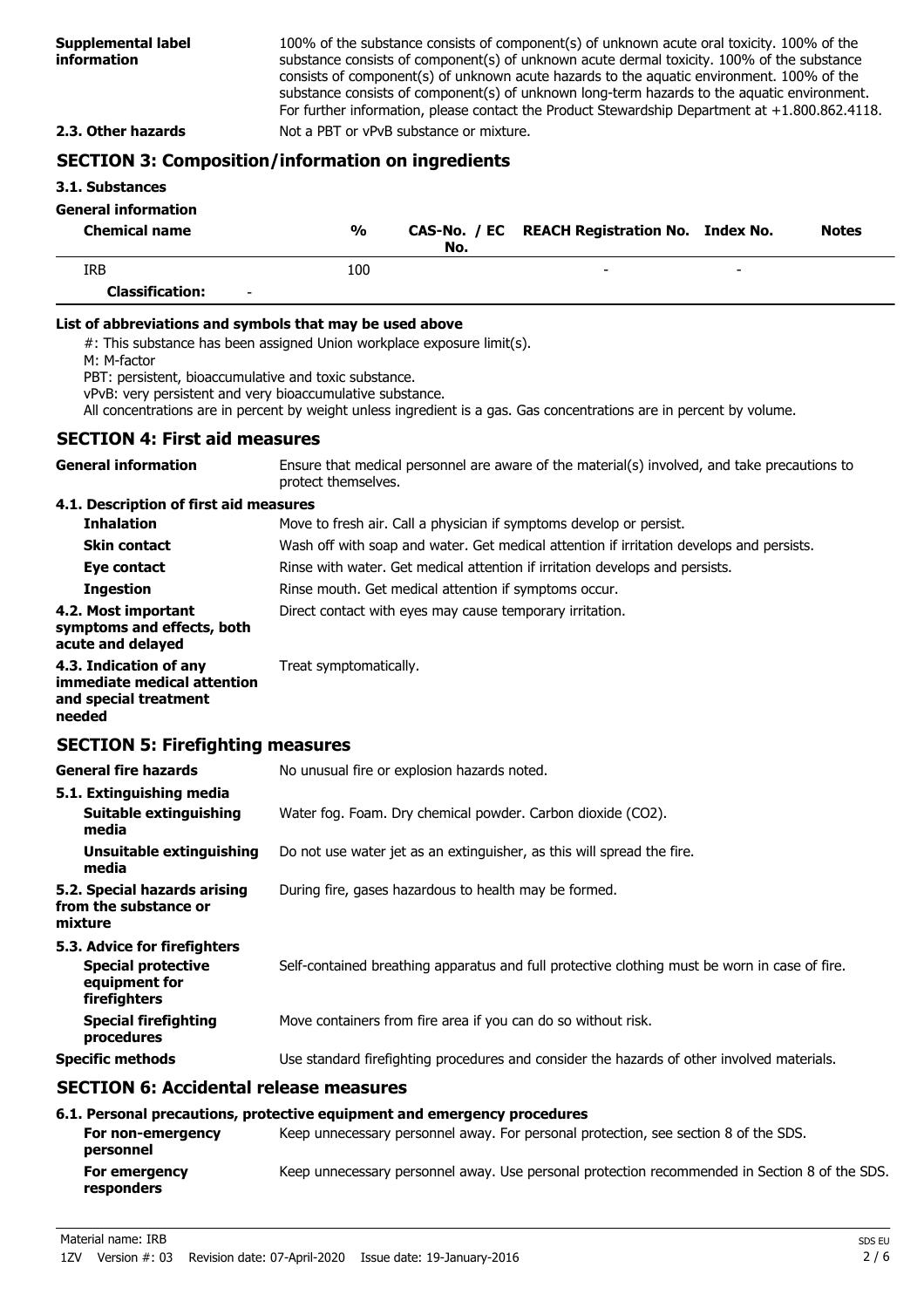| 6.2. Environmental<br>precautions                            | Avoid discharge into drains, water courses or onto the ground.                                         |
|--------------------------------------------------------------|--------------------------------------------------------------------------------------------------------|
| 6.3. Methods and material for<br>containment and cleaning up | Stop the flow of material, if this is without risk. Following product recovery, flush area with water. |
| 6.4. Reference to other<br>sections                          | For personal protection, see section 8. For waste disposal, see section 13.                            |

# **SECTION 7: Handling and storage**

| 7.1. Precautions for safe<br>handling                                          | Observe good industrial hygiene practices.                                                                |
|--------------------------------------------------------------------------------|-----------------------------------------------------------------------------------------------------------|
| 7.2. Conditions for safe<br>storage, including any<br><i>incompatibilities</i> | Store in tightly closed container. Store away from incompatible materials (see Section 10 of the<br>SDS). |
| 7.3. Specific end use(s)                                                       | Not available.                                                                                            |

# **SECTION 8: Exposure controls/personal protection**

| 8.1. Control parameters                              |                                                                                                                                                                                                                                                                                                                                                                    |
|------------------------------------------------------|--------------------------------------------------------------------------------------------------------------------------------------------------------------------------------------------------------------------------------------------------------------------------------------------------------------------------------------------------------------------|
| <b>Occupational exposure limits</b>                  | No exposure limits noted for ingredient(s).                                                                                                                                                                                                                                                                                                                        |
| <b>Biological limit values</b>                       | No biological exposure limits noted for the ingredient(s).                                                                                                                                                                                                                                                                                                         |
| <b>Recommended monitoring</b><br>procedures          | Follow standard monitoring procedures.                                                                                                                                                                                                                                                                                                                             |
| <b>Derived no effect levels</b><br>(DNELs)           | Not available.                                                                                                                                                                                                                                                                                                                                                     |
| <b>Predicted no effect</b><br>concentrations (PNECs) | Not available.                                                                                                                                                                                                                                                                                                                                                     |
| 8.2. Exposure controls                               |                                                                                                                                                                                                                                                                                                                                                                    |
| <b>Appropriate engineering</b><br>controls           | Good general ventilation should be used. Ventilation rates should be matched to conditions. If<br>applicable, use process enclosures, local exhaust ventilation, or other engineering controls to<br>maintain airborne levels below recommended exposure limits. If exposure limits have not been<br>established, maintain airborne levels to an acceptable level. |
|                                                      | Individual protection measures, such as personal protective equipment                                                                                                                                                                                                                                                                                              |
| <b>General information</b>                           | Personal protection equipment should be chosen according to the CEN standards and in discussion<br>with the supplier of the personal protective equipment.                                                                                                                                                                                                         |
| Eye/face protection                                  | Wear safety glasses with side shields (or goggles).                                                                                                                                                                                                                                                                                                                |
| <b>Skin protection</b>                               |                                                                                                                                                                                                                                                                                                                                                                    |
| - Hand protection                                    | Wear appropriate chemical resistant gloves.                                                                                                                                                                                                                                                                                                                        |
| - Other                                              | Wear suitable protective clothing.                                                                                                                                                                                                                                                                                                                                 |
| <b>Respiratory protection</b>                        | In case of insufficient ventilation, wear suitable respiratory equipment.                                                                                                                                                                                                                                                                                          |
| <b>Thermal hazards</b>                               | Wear appropriate thermal protective clothing, when necessary.                                                                                                                                                                                                                                                                                                      |
| <b>Hygiene measures</b>                              | Always observe good personal hygiene measures, such as washing after handling the material and<br>before eating, drinking, and/or smoking. Routinely wash work clothing and protective equipment to<br>remove contaminants.                                                                                                                                        |
| <b>Environmental exposure</b><br>controls            | Good general ventilation should be used. Ventilation rates should be matched to conditions. If<br>applicable, use process enclosures, local exhaust ventilation, or other engineering controls to<br>maintain airborne levels below recommended exposure limits. If exposure limits have not been<br>established, maintain airborne levels to an acceptable level. |

# **SECTION 9: Physical and chemical properties**

#### **9.1. Information on basic physical and chemical properties**

| <b>Appearance</b>                                 |                |
|---------------------------------------------------|----------------|
| <b>Physical state</b>                             | Solid.         |
| Form                                              | Solid.         |
| Colour                                            | Not available. |
| Odour                                             | Not available. |
| <b>Odour threshold</b>                            | Not available. |
| рH                                                | Not available. |
| Melting point/freezing point                      | Not available. |
| <b>Initial boiling point and</b><br>boiling range | Not available. |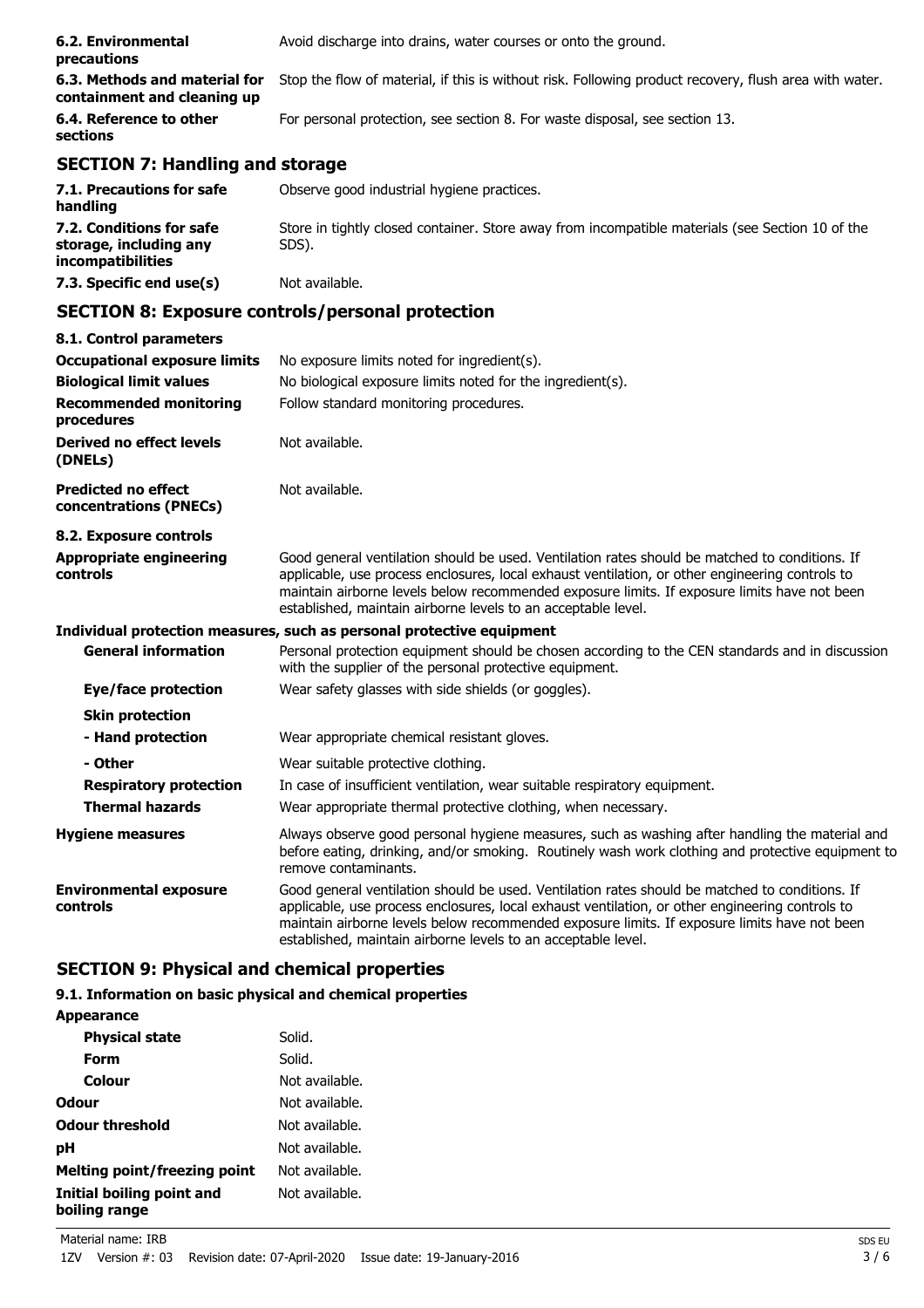| <b>Flash point</b>                                | Not available.                                |
|---------------------------------------------------|-----------------------------------------------|
| <b>Evaporation rate</b>                           | Not available.                                |
| Flammability (solid, gas)                         | Not available.                                |
| Upper/lower flammability or explosive limits      |                                               |
| <b>Flammability limit - lower</b><br>(%)          | Not available.                                |
| <b>Flammability limit -</b><br>upper $(\% )$      | Not available.                                |
| Vapour pressure                                   | Not available.                                |
| Vapour density                                    | Not available.                                |
| <b>Relative density</b>                           | Not available.                                |
| Solubility(ies)                                   |                                               |
| Solubility (water)                                | Not available.                                |
| <b>Partition coefficient</b><br>(n-octanol/water) | Not available.                                |
| <b>Auto-ignition temperature</b>                  | Not available.                                |
| <b>Decomposition temperature</b>                  | Not available.                                |
| Viscosity                                         | Not available.                                |
| <b>Explosive properties</b>                       | Not explosive.                                |
| <b>Oxidising properties</b>                       | Not oxidising.                                |
| 9.2. Other information                            | No relevant additional information available. |

# **SECTION 10: Stability and reactivity**

| 10.1. Reactivity                            | The product is stable and non-reactive under normal conditions of use, storage and transport.                              |
|---------------------------------------------|----------------------------------------------------------------------------------------------------------------------------|
| 10.2. Chemical stability                    | Material is stable under normal conditions.                                                                                |
| 10.3. Possibility of hazardous<br>reactions | No dangerous reaction known under conditions of normal use.                                                                |
| 10.4. Conditions to avoid                   | Keep away from heat, hot surfaces, sparks, open flames and other ignition sources. Contact with<br>incompatible materials. |
| 10.5. Incompatible materials                | Strong oxidising agents.                                                                                                   |
| 10.6. Hazardous<br>decomposition products   | No hazardous decomposition products are known.                                                                             |

# **SECTION 11: Toxicological information**

| <b>General information</b>                      | Occupational exposure to the substance or mixture may cause adverse effects.                                           |  |
|-------------------------------------------------|------------------------------------------------------------------------------------------------------------------------|--|
| <b>Information on likely routes of exposure</b> |                                                                                                                        |  |
| <b>Inhalation</b>                               | No adverse effects due to inhalation are expected.                                                                     |  |
| <b>Skin contact</b>                             | No adverse effects due to skin contact are expected.                                                                   |  |
| Eye contact                                     | Direct contact with eyes may cause temporary irritation.                                                               |  |
| <b>Ingestion</b>                                | May cause discomfort if swallowed. However, ingestion is not likely to be a primary route of<br>occupational exposure. |  |
| <b>Symptoms</b>                                 | Exposure may cause temporary irritation, redness, or discomfort.                                                       |  |
| 11.1. Information on toxicological effects      |                                                                                                                        |  |
| <b>Acute toxicity</b>                           | Not known.                                                                                                             |  |
| <b>Skin corrosion/irritation</b>                | Due to partial or complete lack of data the classification is not possible.                                            |  |
| Serious eye damage/eye<br>irritation            | Due to partial or complete lack of data the classification is not possible.                                            |  |
| <b>Respiratory sensitisation</b>                | Due to partial or complete lack of data the classification is not possible.                                            |  |
| <b>Skin sensitisation</b>                       | Due to partial or complete lack of data the classification is not possible.                                            |  |
| <b>Germ cell mutagenicity</b>                   | Due to partial or complete lack of data the classification is not possible.                                            |  |
| Carcinogenicity                                 | Due to partial or complete lack of data the classification is not possible.                                            |  |
| at work (as amended)                            | Hungary. 26/2000 EüM Ordinance on protection against and preventing risk relating to exposure to carcinogens           |  |
| Not listed.                                     |                                                                                                                        |  |
| <b>Reproductive toxicity</b>                    | Due to partial or complete lack of data the classification is not possible.                                            |  |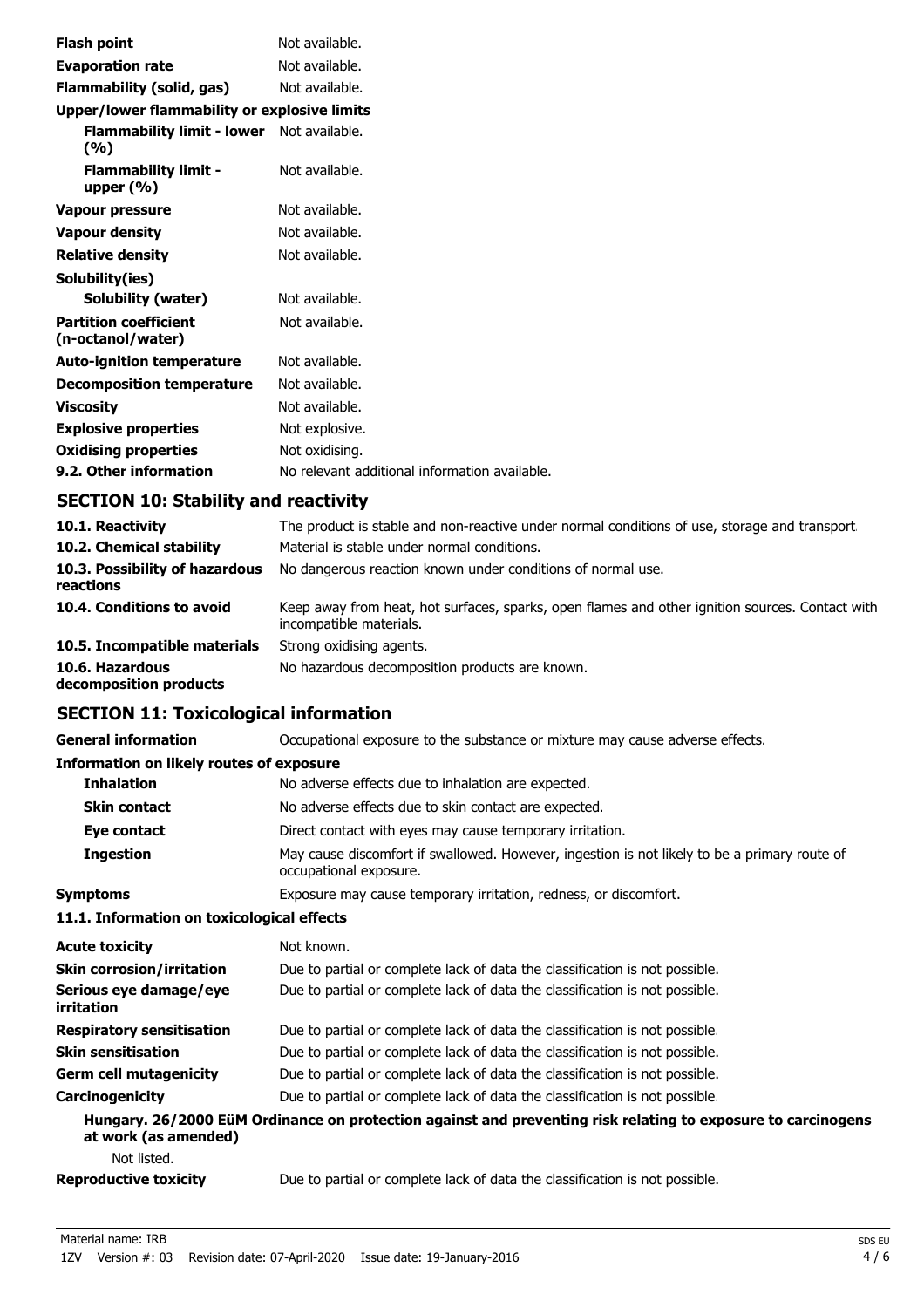| Specific target organ toxicity<br>- single exposure   | Due to partial or complete lack of data the classification is not possible. |
|-------------------------------------------------------|-----------------------------------------------------------------------------|
| Specific target organ toxicity<br>- repeated exposure | Due to partial or complete lack of data the classification is not possible. |
| <b>Aspiration hazard</b>                              | Due to partial or complete lack of data the classification is not possible. |
| Mixture versus substance<br>information               | No information available.                                                   |
| <b>Other information</b>                              | Not available.                                                              |

## **SECTION 12: Ecological information**

| 12.1. Toxicity                                            | Due to partial or complete lack of data the classification for hazardous to the aguatic environment,<br>is not possible.                                                                   |
|-----------------------------------------------------------|--------------------------------------------------------------------------------------------------------------------------------------------------------------------------------------------|
| 12.2. Persistence and<br>degradability                    | No data is available on the degradability of this product.                                                                                                                                 |
| 12.3. Bioaccumulative<br>potential                        | No data available.                                                                                                                                                                         |
| <b>Partition coefficient</b><br>n-octanol/water (log Kow) | Not available.                                                                                                                                                                             |
| <b>Bioconcentration factor (BCF)</b>                      | Not available.                                                                                                                                                                             |
| 12.4. Mobility in soil                                    | No data available.                                                                                                                                                                         |
| 12.5. Results of PBT and<br><b>vPvB</b> assessment        | Not a PBT or vPvB substance or mixture.                                                                                                                                                    |
| 12.6. Other adverse effects                               | No other adverse environmental effects (e.g. ozone depletion, photochemical ozone creation<br>potential, endocrine disruption, global warming potential) are expected from this component. |

# **SECTION 13: Disposal considerations**

#### **13.1. Waste treatment methods**

| <b>Residual waste</b>                  | Dispose of in accordance with local regulations. Empty containers or liners may retain some product<br>residues. This material and its container must be disposed of in a safe manner (see: Disposal<br>instructions). |
|----------------------------------------|------------------------------------------------------------------------------------------------------------------------------------------------------------------------------------------------------------------------|
| Contaminated packaging                 | Since emptied containers may retain product residue, follow label warnings even after container is<br>emptied. Empty containers should be taken to an approved waste handling site for recycling or<br>disposal.       |
| <b>EU waste code</b>                   | The Waste code should be assigned in discussion between the user, the producer and the waste<br>disposal company.                                                                                                      |
| <b>Disposal</b><br>methods/information | Collect and reclaim or dispose in sealed containers at licensed waste disposal site.                                                                                                                                   |
| <b>Special precautions</b>             | Dispose in accordance with all applicable regulations.                                                                                                                                                                 |

## **SECTION 14: Transport information**

#### **ADR**

14.1. - 14.6.: Not regulated as dangerous goods.

**RID**

14.1. - 14.6.: Not regulated as dangerous goods.

### **ADN**

14.1. - 14.6.: Not regulated as dangerous goods.

## **IATA**

14.1. - 14.6.: Not regulated as dangerous goods.

## **IMDG**

14.1. - 14.6.: Not regulated as dangerous goods.

# **SECTION 15: Regulatory information**

# **15.1. Safety, health and environmental regulations/legislation specific for the substance or mixture**

## **EU regulations**

**Regulation (EC) No. 1005/2009 on substances that deplete the ozone layer, Annex I and II, as amended** Not listed.

**Regulation (EC) No. 850/2004 On persistent organic pollutants, Annex I as amended** Not listed.